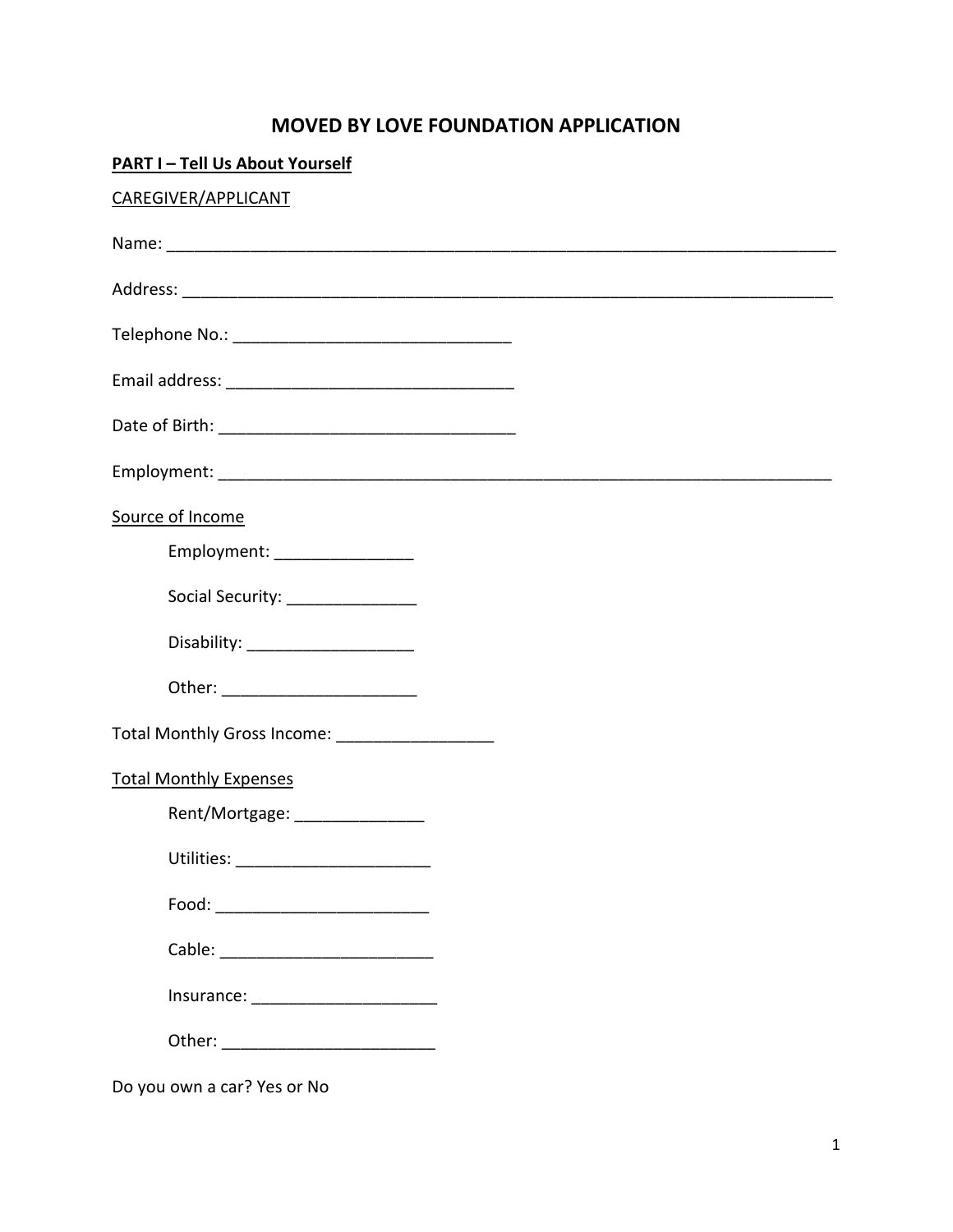## Please answer the following questions:

1. How long have you been a family caregiver? Please explain how you became a family caregiver, why, and what type of challenges you've faced along the way.

2. Why are you seeking assistance and what type of assistance are you seeking?

3. Are you employed full time or part time? Tell us what you do and for how long.

4. Are you being paid to be a caregiver? Tell us by whom and how much.

5. How did you hear about the Moved By Love Foundation?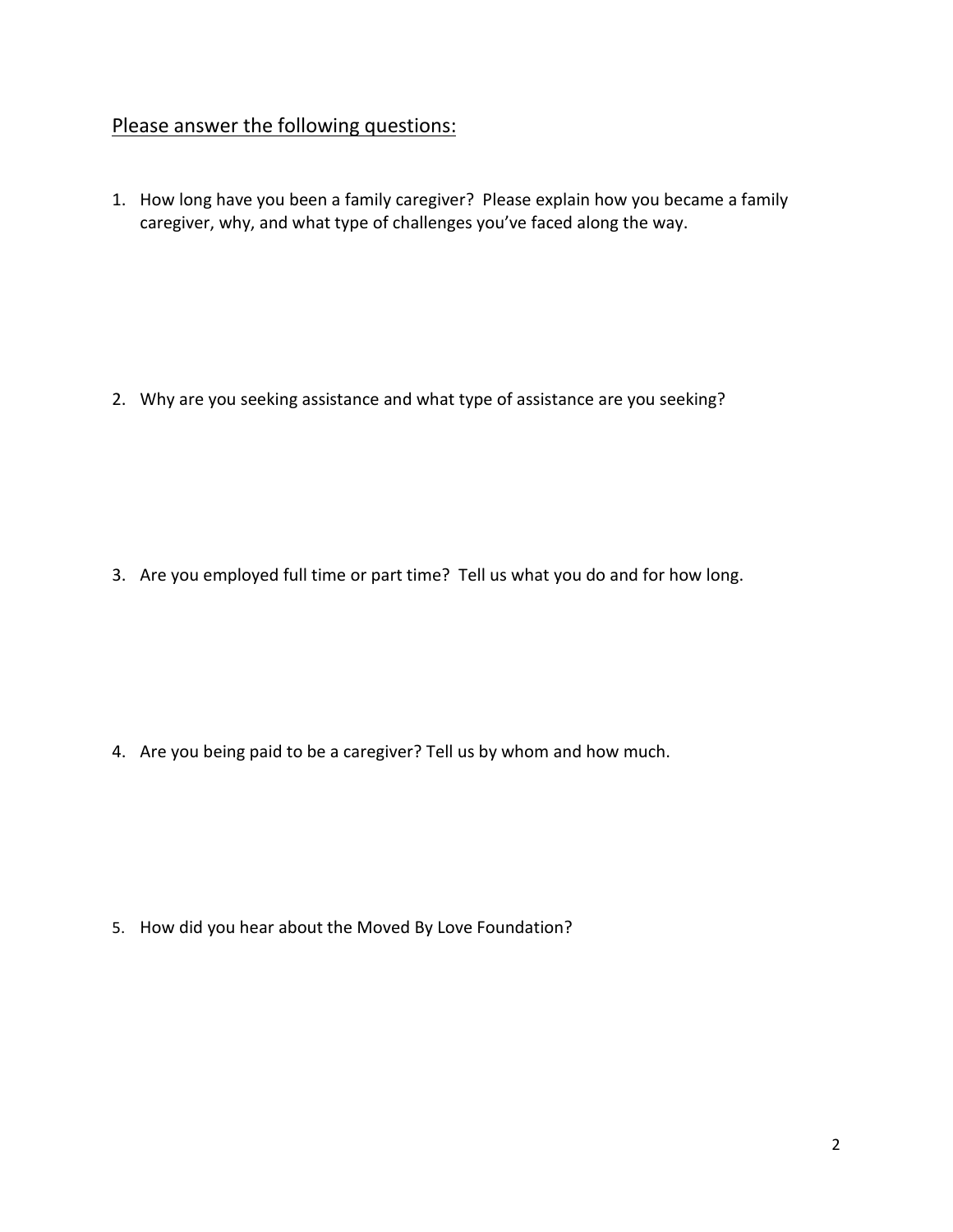## **PART II - Tell Us About Your Family Member**

| <b>FAMILY MEMBER/PATIENT</b> |  |
|------------------------------|--|
|                              |  |
| Nomo:                        |  |

| Relationship to Caregiver: _______________________ |  |
|----------------------------------------------------|--|
|                                                    |  |
|                                                    |  |
|                                                    |  |
|                                                    |  |
|                                                    |  |